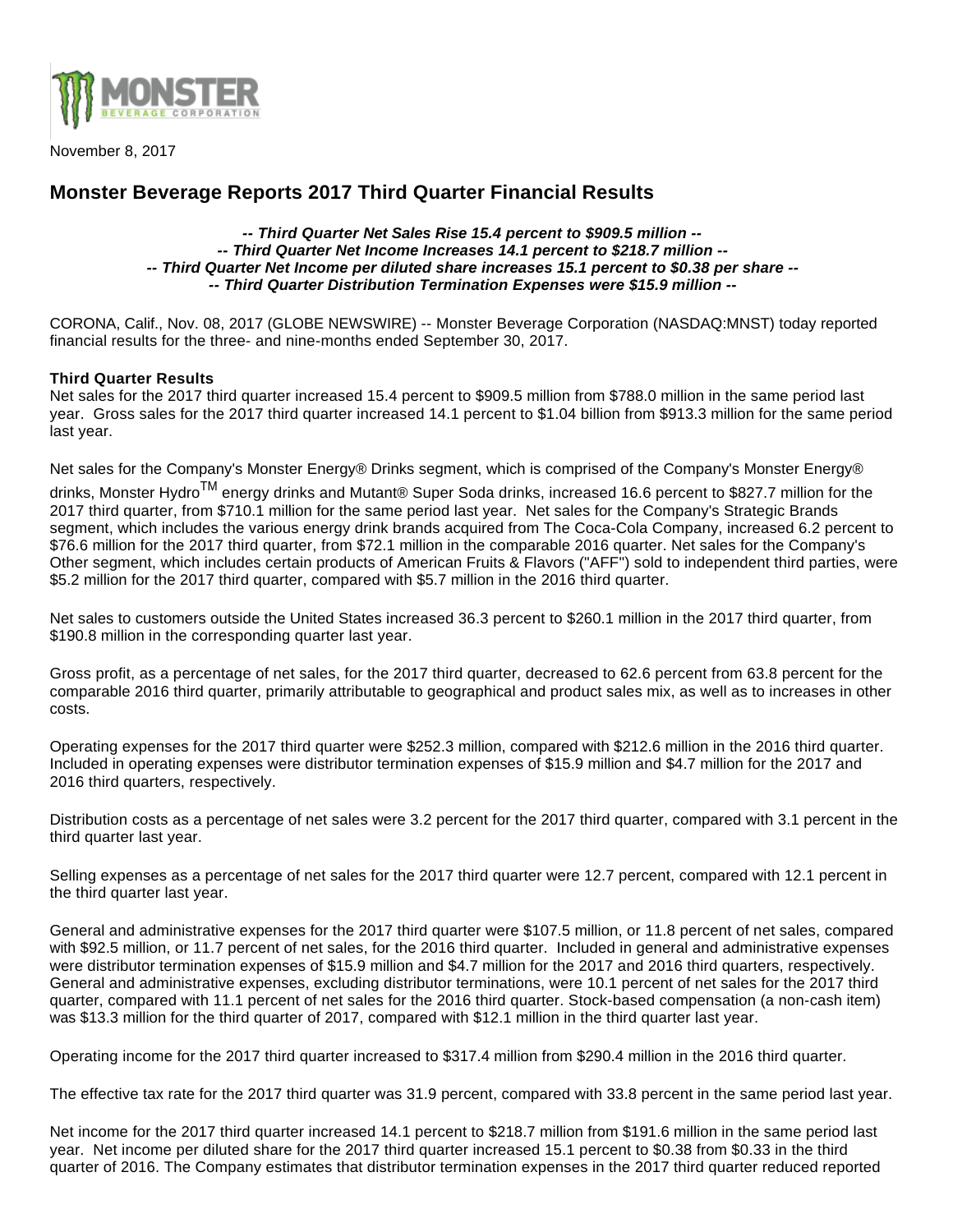earnings by approximately \$0.02 per share, after tax.

Rodney C. Sacks, Chairman and Chief Executive Officer, said: "The strategic alignment of our distribution system with Coca-Cola system bottlers continues to progress well. During the third quarter, we successfully transitioned Nicaragua and Vietnam to Coca-Cola bottlers and commenced distribution of Monster Energy® in Georgia, Kuwait and Taiwan in the quarter. In October 2017, we launched or transitioned the Monster Energy® brand in a number of smaller countries and are currently planning for further launches or transitions in other countries. We are also planning a relaunch in India. We are in the process of launching Espresso Monster™ in 8.4 oz. cans in two flavors, as well as NOS® Nitro Mango in 16 oz. cans, in the United States. Further new product launches are planned for 2018," Sacks added.

### **2017 Nine Months**

Net sales for the nine-months ended September 30, 2017 increased 11.5 percent to \$2.6 billion from \$2.3 billion for the same period in 2016. Gross sales for the nine-months ended September 30, 2017 increased 11.0 percent to \$2.9 billion from \$2.6 billion for the same period in 2016.

Gross profit as a percentage of net sales was 63.9 percent for the nine-months ended September 30, 2017, compared with 62.9 percent for the comparable period in 2016.

Operating expenses for the nine-months ended September 30, 2017 were \$702.4 million, compared with \$610.3 million in the same period last year. Included in operating expenses were distributor termination expenses of \$35.9 million and \$33.4 million for the nine-months ended September 30, 2017 and 2016, respectively. Included in operating expenses for the comparable 2016 period were AFF transaction related expenses of \$4.5 million and stock repurchase expenses of \$1.6 million.

Operating income for the nine-months ended September 30, 2017 was \$931.7 million, compared with \$833.6 million for the comparable period in 2016.

Net income for the nine-months ended September 30, 2017 was \$619.4 million, or \$1.07 per diluted share, compared with \$539.7 million, or \$0.89 per diluted share, for the comparable period in 2016. The effective tax rate was 33.7 percent for the nine-months ended September 30, 2017, versus 35.2 percent for the comparable period in 2016. The Company estimates that distributor termination expenses for the nine-months ended September 30, 2017 reduced reported earnings by approximately \$0.04 per share, after tax.

### **Investor Conference Call**

The Company will host an investor conference call today, November 8, 2017, at 2:00 p.m. Pacific Time (5:00 p.m. Eastern Time). The conference call will be open to all interested investors through a live audio web broadcast via the internet at [www.monsterbevcorp.com](https://www.globenewswire.com/Tracker?data=1OByO0fYAVm4jOxO_fnLtt23cdJYuOtSzB6Ua_9OWBxim_wq69cI7pJvNtPFHaXGRdAt_ruw9B2ggwQbXbDOcyymTm4y1ybJ10P7u22fF4k=) in the "Events & Presentations" section. For those who are not able to listen to the live broadcast, the call will be archived for approximately one year on the website.

### **Monster Beverage Corporation**

Based in Corona, California, Monster Beverage Corporation is a holding company and conducts no operating business except through its consolidated subsidiaries. The Company's subsidiaries develop and market energy drinks, including Monster Energy® energy drinks, Monster Energy Ultra® energy drinks, Monster Energy Extra Strength Nitrous Technology® energy drinks, Java Monster® non-carbonated coffee + energy drinks, Espresso Monster™ espresso + energy drinks, Monster Rehab® non-carbonated energy drinks with electrolytes, Muscle Monster® energy shakes, Übermonster® energy drinks, Monster Hydro™ energy drinks, NOS® energy drinks, Full Throttle® energy drinks, Burn® energy drinks, Samurai® energy drinks, Relentless® energy drinks, Mother® energy drinks, Power Play® energy drinks, BU® energy drinks, Nalu® energy drinks, BPM® energy drinks, Gladiator® energy drinks, and Ultra® energy drinks. The Company's subsidiaries also develop and market Mutant® Super Soda drinks. For more information, visit [www.monsterbevcorp.com](https://www.globenewswire.com/Tracker?data=1OByO0fYAVm4jOxO_fnLtt23cdJYuOtSzB6Ua_9OWBwQr6HFp50T9_sUyI8mwrdK5kP3e-iij_pPmEmNgHnXVsftGDWkhEDwWZ65jq5_ZK0=).

# **Note Regarding Use of Non-GAAP Measures**

Gross sales is used internally by management as an indicator of and to monitor operating performance, including sales performance of particular products, salesperson performance, product growth or declines and overall Company performance. The use of gross sales allows evaluation of sales performance before the effect of any promotional items, which can mask certain performance issues. We therefore believe that the disclosure of gross sales provides a useful measure of our operating performance. Gross sales is not a measure that is recognized under accounting principles generally accepted in the United States of America ("GAAP") and should not be considered as an alternative to net sales, which is determined in accordance with GAAP, and should not be used alone as an indicator of operating performance in place of net sales. Additionally, gross sales may not be comparable to similarly titled measures used by other companies, as gross sales has been defined by our internal reporting practices. In addition, gross sales may not be realized in the form of cash receipts as promotional payments and allowances may be deducted from payments received from certain customers.

### **Caution Concerning Forward-Looking Statements**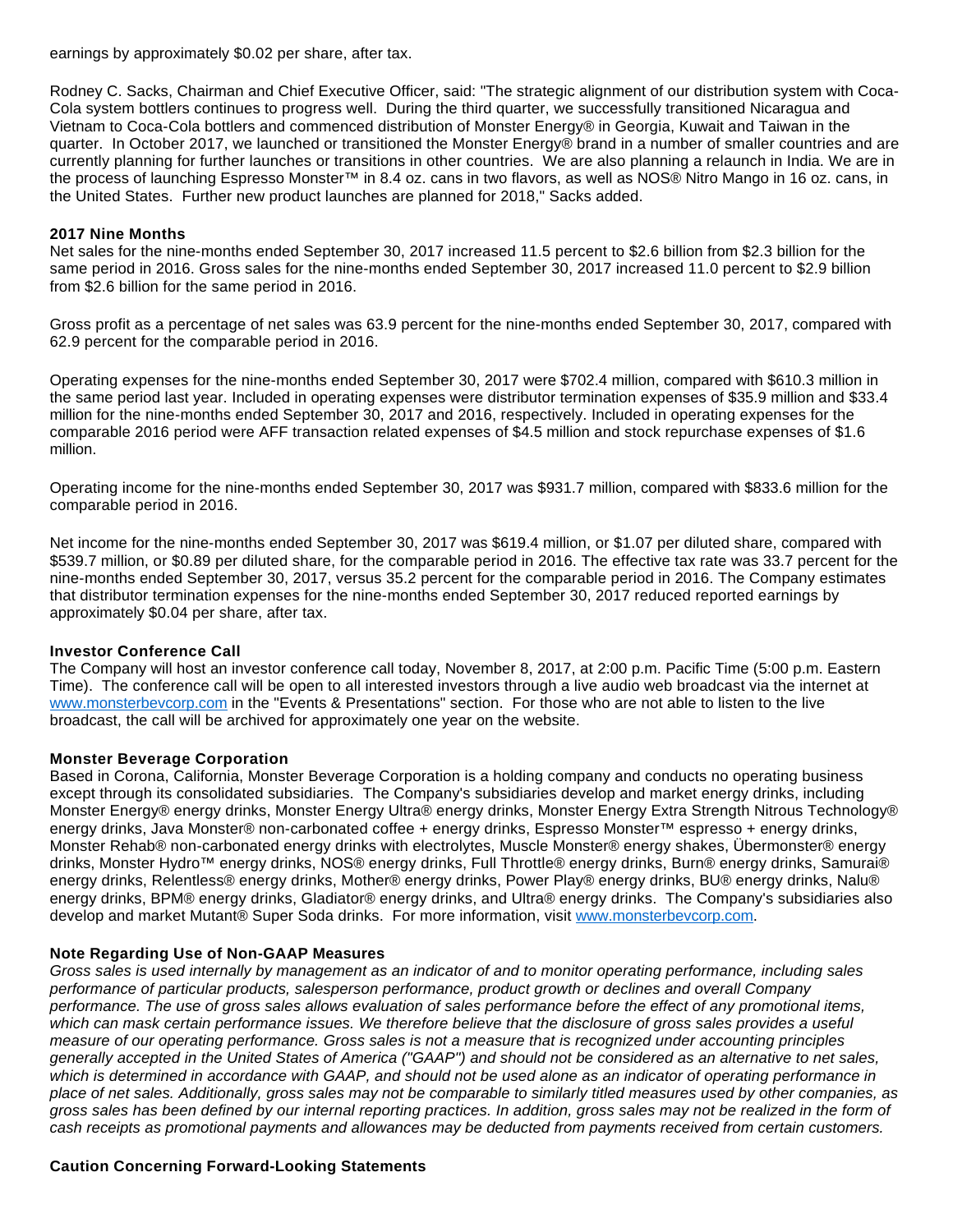Certain statements made in this announcement may constitute "forward-looking statements" within the meaning of the U.S. federal securities laws, as amended, regarding the expectations of management with respect to our future operating results and other future events including revenues and profitability. The Company cautions that these statements are based on management's current knowledge and expectations and are subject to certain risks and uncertainties, many of which are outside of the control of the Company, that could cause actual results and events to differ materially from the statements made herein. Such risks and uncertainties include, but are not limited to, the following: our ability to recognize benefits from The Coca-Cola Company transaction and the American Fruits & Flavors transaction; the effect of The Coca-Cola Company's refranchising initiative, our ability to introduce and increase sales of both existing and new products; our ability to implement the share repurchase program; unanticipated litigation concerning the Company's products; changes in consumer preferences; changes in demand due to obesity and other perceived health concerns, including concerns relating to certain ingredients in our products or packages; changes in demand due to product safety concerns; changes in demand due to both domestic and international economic conditions; activities and strategies of competitors, including the introduction of new products and competitive pricing and/or marketing of similar products; actual performance of the parties under the new distribution agreements; potential disruptions arising out of the transition of certain territories to new distributors; changes in sales levels by existing distributors; unanticipated costs incurred in connection with the termination of existing distribution agreements or the transition to new distributors; changes in the price and/or availability of raw materials; other supply issues, including the availability of products and/or suitable production facilities including limitations on co-packing availability and retort production; product distribution and placement decisions by retailers and effects of retailer consolidation; unfavorable resolution of tax matters; changes in governmental regulation; the imposition of new and/or increased excise sales and/or other taxes on our products; criticism of energy drinks and/or the energy drink market generally; our ability to satisfy all criteria set forth in any U.S. model energy drink guidelines; the impact of proposals to limit or restrict the sale of energy drinks to minors and/or persons below a specified age and/or restrict the venues and/or the size of containers in which energy drinks can be sold; unforeseen economic and political changes and local or international catastrophic events; or political, legislative or other governmental actions or events, including the outcome of any state attorney general, government and/or quasi-government agency inquiries, in one or more regions in which we operate. For a more detailed discussion of these and other risks that could affect our operating results, see the Company's reports filed with the Securities and Exchange Commission. The Company's actual results could differ materially from those contained in the forward-looking statements. The Company assumes no obligation to update any forward-looking statements, whether as a result of new information, future events or otherwise.

(tables below)

#### **MONSTER BEVERAGE CORPORATION AND SUBSIDIARIES CONDENSED CONSOLIDATED STATEMENTS OF INCOME AND OTHER INFORMATION FOR THE THREE- AND NINE-MONTHS ENDED SEPTEMBER 30, 2017 AND 2016 (In Thousands, Except Per Share Amounts) (Unaudited)**

|                                                         | <b>Three-Months Ended</b><br>September 30, |    |         | <b>Nine-Months Ended</b><br>September 30, |           |    |           |
|---------------------------------------------------------|--------------------------------------------|----|---------|-------------------------------------------|-----------|----|-----------|
|                                                         | 2017                                       |    | 2016    |                                           | 2017      |    | 2016      |
| Net sales <sup>1</sup>                                  | \$<br>909,476                              | \$ | 787,954 | - \$                                      | 2,558,690 | \$ | 2,295,628 |
| Cost of sales                                           | 339,767                                    |    | 284,979 |                                           | 924,610   |    | 851,741   |
| Gross profit <sup>1</sup>                               | 569,709                                    |    | 502,975 |                                           | 1,634,080 |    | 1,443,887 |
| Gross profit as a percentage of net sales               | 62.6%                                      |    | 63.8%   |                                           | 63.9%     |    | 62.9%     |
| Operating expenses <sup>2</sup>                         | 252,337                                    |    | 212,600 |                                           | 702,405   |    | 610,277   |
| Operating expenses as a percentage of net sales         | 27.7%                                      |    | 27.0%   |                                           | 27.5%     |    | 26.6%     |
| Operating income <sup>1,2</sup>                         | 317,372                                    |    | 290.375 |                                           | 931,675   |    | 833,610   |
| Operating income as a percentage of net sales           | 34.9%                                      |    | 36.9%   |                                           | 36.4%     |    | 36.3%     |
| Interest and other income (expense), net                | 3,996                                      |    | (1,037) |                                           | 2,103     |    | (651)     |
| Income before provision for income taxes <sup>1,2</sup> | 321,368                                    |    | 289,338 |                                           | 933,778   |    | 832,959   |
| Provision for income taxes                              | 102,624                                    |    | 97,695  |                                           | 314,422   |    | 293,221   |
| Income taxes as a percentage of income before taxes     | 31.9%                                      |    | 33.8%   |                                           | 33.7%     |    | 35.2%     |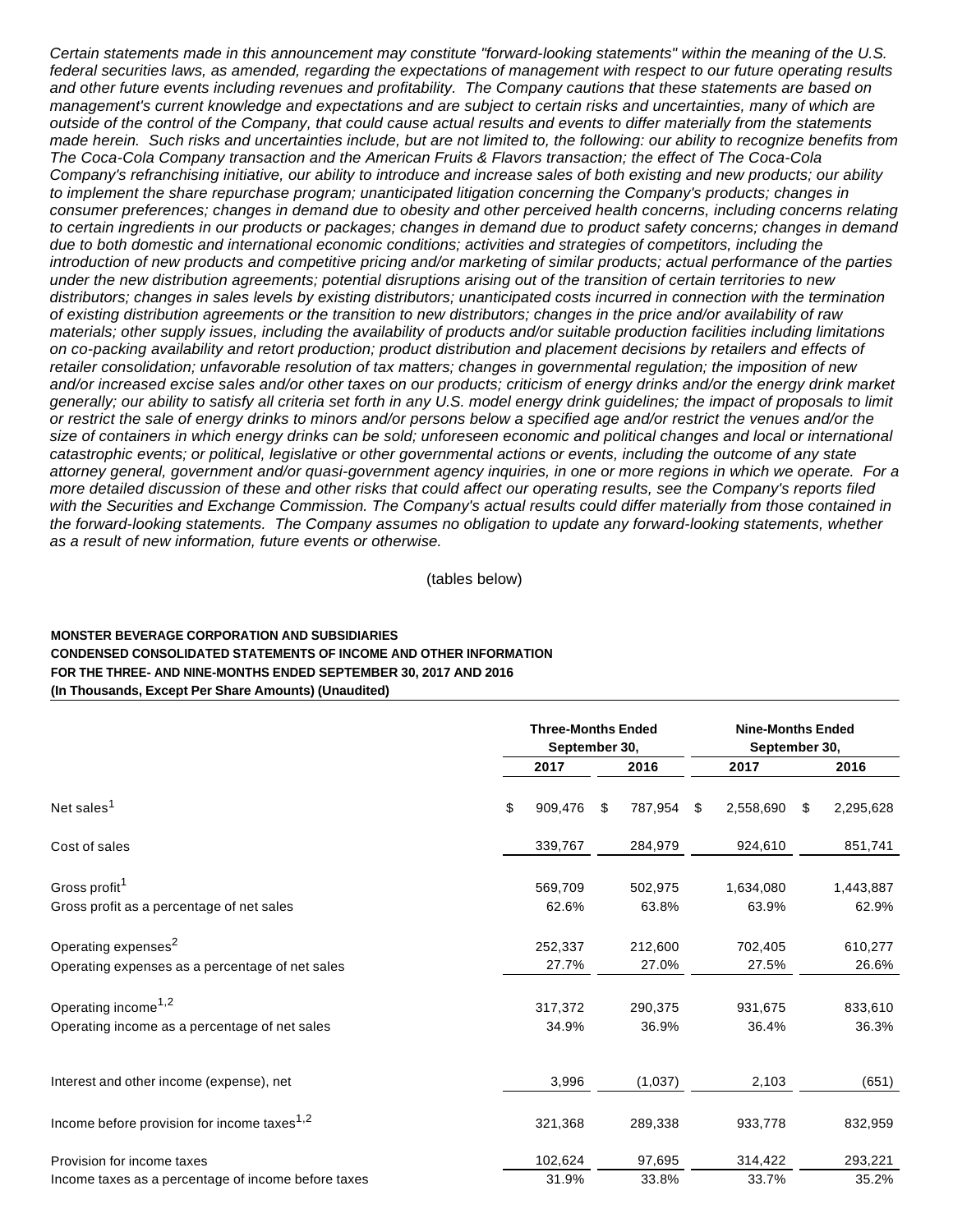| Net income <sup>1,2</sup>                                                          | \$. | 218,744 | S. | 191,643 | S | 619,356 | \$.  | 539,738 |
|------------------------------------------------------------------------------------|-----|---------|----|---------|---|---------|------|---------|
| Net income as a percentage of net sales                                            |     | 24.1%   |    | 24.3%   |   | 24.2%   |      | 23.5%   |
| Net income per common share:                                                       |     |         |    |         |   |         |      |         |
| <b>Basic</b>                                                                       | \$  | 0.39    |    | 0.34    | S | 1.09    | S    | 0.91    |
| Diluted                                                                            |     | 0.38    |    | 0.33    |   | 1.07    | \$.  | 0.89    |
| Weighted average number of shares of common stock<br>and common stock equivalents: |     |         |    |         |   |         |      |         |
| <b>Basic</b>                                                                       |     | 567,878 |    | 571.137 |   | 567,550 |      | 594,219 |
| Diluted                                                                            |     | 578,368 |    | 583.293 |   | 577,964 |      | 606,279 |
| Case sales (in thousands) (in 192-ounce case equivalents)                          |     | 96,184  |    | 82,767  |   | 273,409 |      | 242,994 |
| Average net sales per case <sup>3</sup>                                            | \$  | 9.40    |    | 9.45    |   | 9.30    | - \$ | 9.40    |

<sup>1</sup>Includes \$11.4 million and \$8.4 million for the three-months ended September 30, 2017 and 2016, respectively, related to the recognition of deferred revenue. Includes \$31.6 million and \$28.6 million for the nine-months ended September 30, 2017 and 2016, respectively, related to the recognition of deferred revenue.

²Includes \$15.9 million and \$4.7 million for the three-months ended September 30, 2017 and 2016, respectively, of distributor termination costs. Includes \$35.9 million and \$33.4 million for the nine-months ended September 30, 2017 and 2016, respectively, of distributor termination costs.

 $3$ Excludes Other segment net sales of \$5.2 million and \$5.7 million for the three-months ended September 30, 2017 and 2016, respectively, comprised of sales of AFF Third-Party Products to independent third-party customers as these sales do not have unit case equivalents. Excludes Other segment net sales of \$16.9 million and \$12.1 million for the nine-months ended September 30, 2017 and 2016, respectively, comprised of sales of AFF Third-Party Products to independent thirdparty customers as these sales do not have unit case equivalents.

### **MONSTER BEVERAGE CORPORATION AND SUBSIDIARIES CONDENSED CONSOLIDATED BALANCE SHEETS AS OF SEPTEMBER 30, 2017 AND DECEMBER 31, 2016 (In Thousands, Except Par Value) (Unaudited)**

|                                              | September 30,<br>2017 |           | December 31,<br>2016 |           |  |
|----------------------------------------------|-----------------------|-----------|----------------------|-----------|--|
| <b>ASSETS</b>                                |                       |           |                      |           |  |
| <b>CURRENT ASSETS:</b>                       |                       |           |                      |           |  |
| Cash and cash equivalents                    | \$                    | 465,559   | \$                   | 377,582   |  |
| Short-term investments                       |                       | 630,348   |                      | 220,554   |  |
| Accounts receivable, net                     |                       | 535,336   |                      | 448,051   |  |
| The Coca-Cola Company transaction receivable |                       |           |                      | 125,000   |  |
| Inventories                                  |                       | 213,341   |                      | 161,971   |  |
| Prepaid expenses and other current assets    |                       | 46,095    |                      | 32,562    |  |
| Prepaid income taxes                         |                       | 43,618    |                      | 66,550    |  |
| Total current assets                         |                       | 1,934,297 |                      | 1,432,270 |  |
| <b>INVESTMENTS</b>                           |                       | 7,003     |                      | 2,394     |  |
| PROPERTY AND EQUIPMENT, net                  |                       | 225,421   |                      | 173,343   |  |
| DEFERRED INCOME TAXES                        |                       | 158,739   |                      | 159,556   |  |
| <b>GOODWILL</b>                              |                       | 1,331,643 |                      | 1,331,643 |  |
| OTHER INTANGIBLE ASSETS, net                 |                       | 1,033,481 |                      | 1,032,635 |  |
| OTHER ASSETS                                 |                       | 18,322    |                      | 21,630    |  |
| <b>Total Assets</b>                          |                       | 4,708,906 | \$                   | 4,153,471 |  |

#### **LIABILITIES AND STOCKHOLDERS' EQUITY**